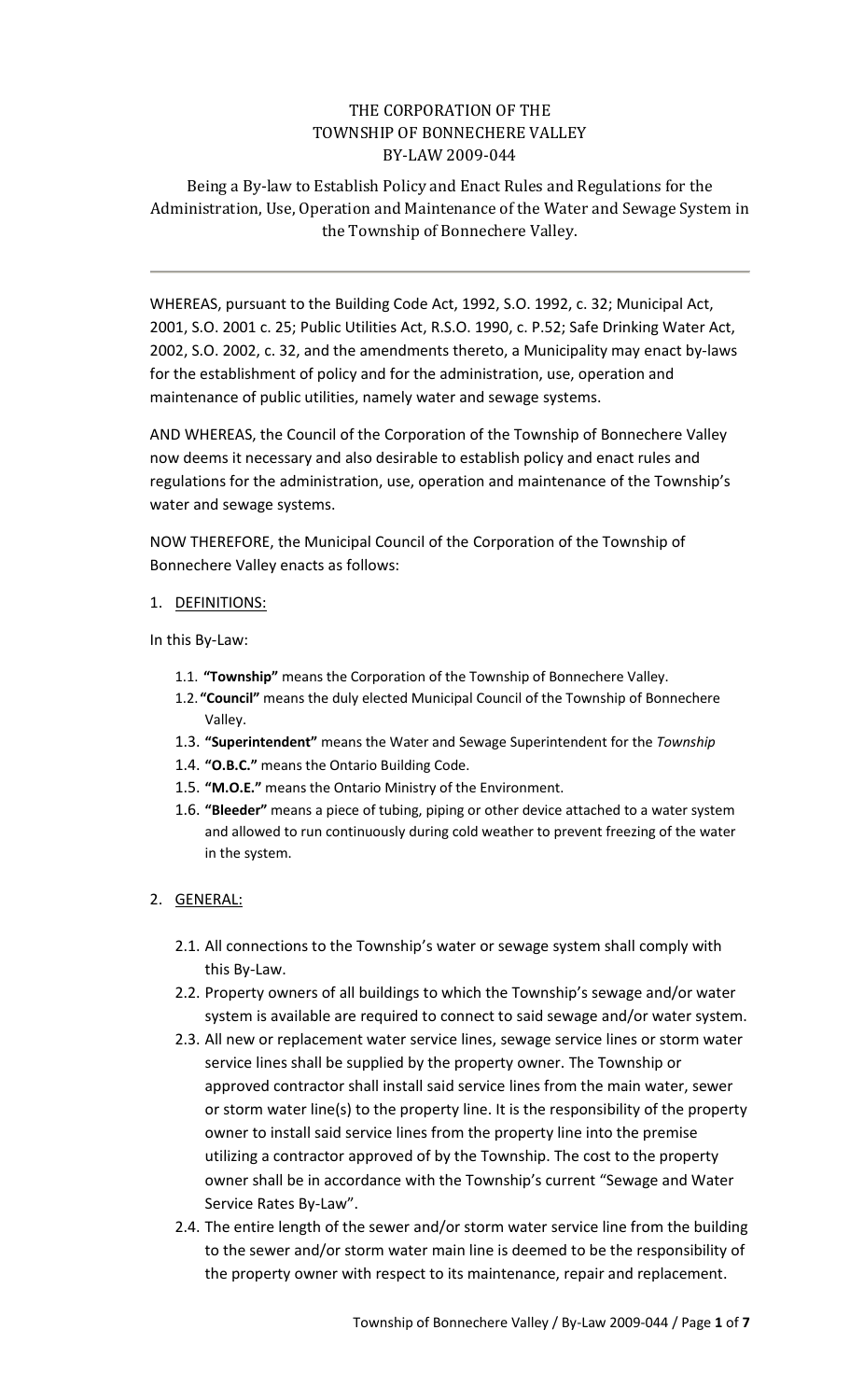- 2.5. In the event of a sewer or storm water service line being blocked and if it appears that the blockage is situated on the portion of the line located on Township property and if the owner cannot correct the problem by conventional rodding methods from within the premises, then the Township will excavate to locate and repair the line and the owner will be responsible for all related cost incurred by the Township. If the Township determines that the blockage was a result of damage done by road construction or other reasons attributable to the operations of the Township then the Township will assume financial responsibility for the excavation and repair.
- 2.6. In the event of a water service line being frozen, blocked or leaking and if it appears that the location is situated on the portion of the line located on Township property, then the Township will undertake the repair as required and be responsible for all related costs. This would normally be the water service line from the water main up to and including the curb stop.
- 2.7. The water service line located on private property is the responsibility of the property owner.
- 2.8. The Superintendent, or any person authorized by the Township for that purpose, has free access, at all reasonable times, and upon reasonable notice given and request made, to the property and/or all parts of every building or other premise to which any public utility is supplied for the purpose of inspecting or repairing, or for altering or disconnecting any service pipe, or for placing meters upon any service pipe or connection within or without the building as he or she considers expedient and for that purpose or for the purpose of protecting or regulating the use of the meter, may set it or alter the position of it, or of any pipe, wire, connection or tap, and may alter or disconnect any service pipe.
- 2.9. Any consumer wishing to discontinue the use of water supplied from the Township's water system shall give notice at the Township's Municipal Office, or the water rates or charges shall be continued until such notice is given or until the water is turned off.
- 2.10. Whenever water has been turned off for non-payment of the water charges or for purposes of repair or construction or for any other purpose, no person will be permitted to turn it on again who is not duly authorized to do so by the Township.
- 2.11. The Superintendent may, from time to time, establish standards pertaining to connections and installation procedures which shall apply from the time of issuance.

## 3. HEALTH HAZARDS:

- 3.1. In any case where a sewer or water main abuts a property, and the Medical Officer of Health has determined that it is necessary in the interests of the health of the occupants of the property, or their neighbors, or the public at large, that the premises be connected to the Township water or sewage system, the property owner shall, within 6 months of receiving notification by registered mail, connect the premises to the Township system.
- 3.2. No person shall cause or permit foreign substances, including, without limiting the generality of the foregoing, hazardous liquids or chemicals of any kind, to enter or have contact with water in the municipal water system.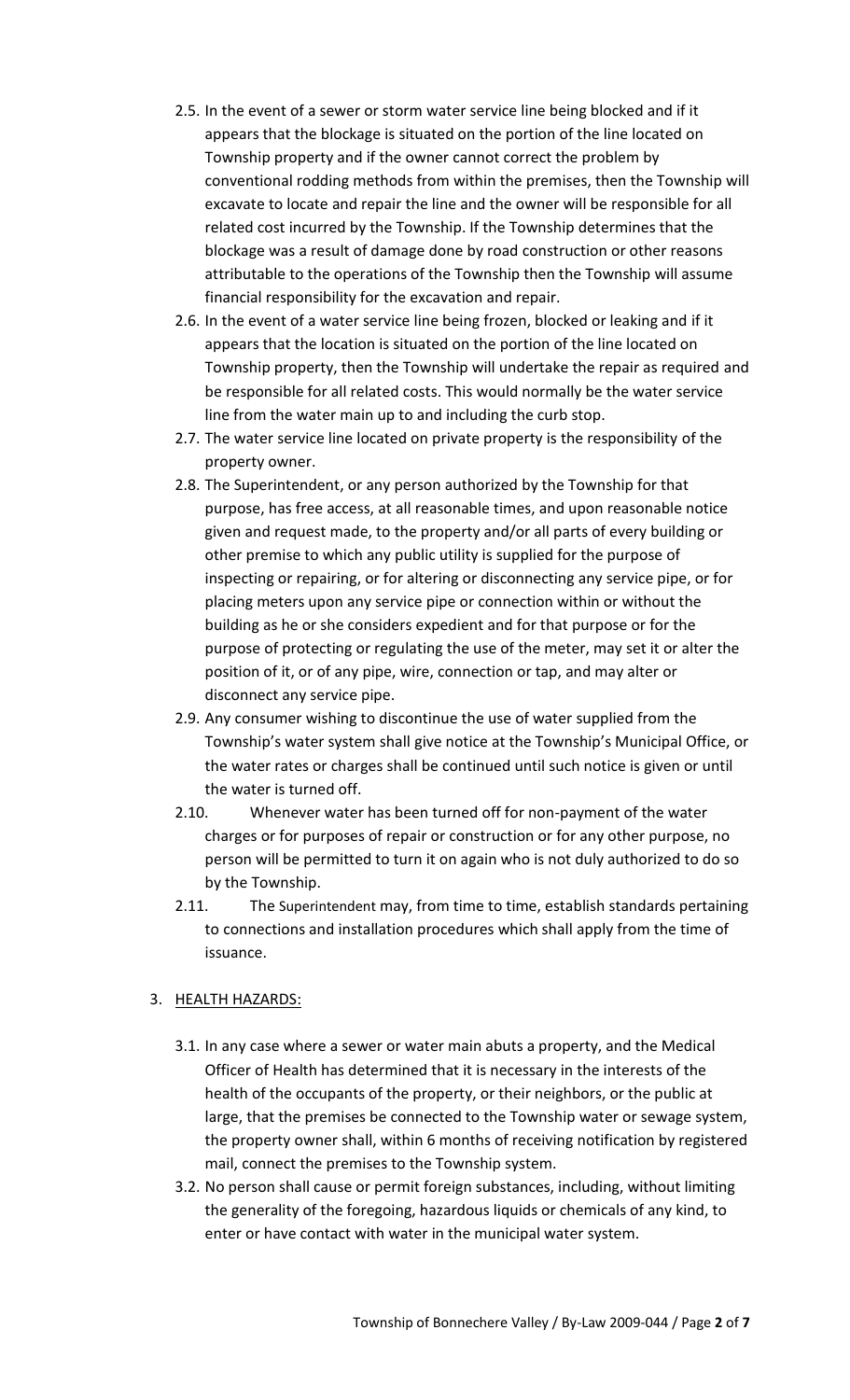3.3. Where a person has caused or permitted a foreign substance to enter or have contact with the water in the municipal water system, the person, or the owner or occupant of the premises shall forthwith advise the Superintendent.

# 4. PERMITS:

4.1. No person shall make any connection to the Township's water, sewage or storm water system without first having obtained a permit from the Township.

# 5. SEWAGE CONNECTIONS:

- 5.1. One and only one sewage service pipe shall be provided for each premise. Any variance to this shall require the approval of the Township.
- 5.2. Where a building occupies the entire frontage of a lot and other buildings are located in the rear of the lot, all such buildings may be serviced from the same sewer connections provided that all of the buildings belong to one owner and such owner pays the sewer rates for all of the sewage.
- 5.3. Domestic users may discharge into the sewage system from the following:
	- a) Bathroom fixtures
	- b) Kitchen sinks
	- c) Laundry and washing machine wastes
	- d) Cellar floor drainage
	- e) Garage floor drainage (not including detached garages or carports)
- 5.4. All discharges into the sewer system of wastes by a commercial user shall first be approved by the Township.
- 5.5. The discharge of roof leaders, foundation weeping tile, sump pumps, or other surface or underground water collection systems to the sewer system of the Township is expressly prohibited.
- 5.6. The sewer service connection from the building to the Township's lateral sewer shall be connected to the building at an elevation below the foundation footings where existing grade will permit. No building sewer shall be laid parallel to within three (3) feet of any bearing wall. The piping shall be laid at sufficient depth to afford protection from frost and at uniform grade and in straight alignment, where possible. Where an elbow is required only 45 degree or 22 ½ degree long sweep or "street" bends or elbows shall be used.
- 5.7. The sizing of the sewer service connection shall be in accordance with the requirements of the O.B.C., M.O.E. and good engineering practice. The minimum diameter for the sewer connection shall be 100 mm (4 inches).
- 5.8. The installation of a sewer service shall be in accordance with the requirements of the O.B.C., M.O.E. and good engineering practice.
- 5.9. When the main sewer system and the sewer service lateral thereto are not deep enough to permit a gravity connection at the depth proposed for the basement construction then the owner shall install a sewage grinder pump at his own cost. The owner shall be responsible for the installation, operation, maintenance, replacement and repair of same.
- 5.10. Where existing buildings have been demolished and the property owner proposes to utilize the existing service connection to serve a new building, the approval of the Superintendent shall be required. The approval of the continued use of the existing connection will be subject to the inspection of the Superintendent to determine that it is in satisfactory condition and will properly serve the new building.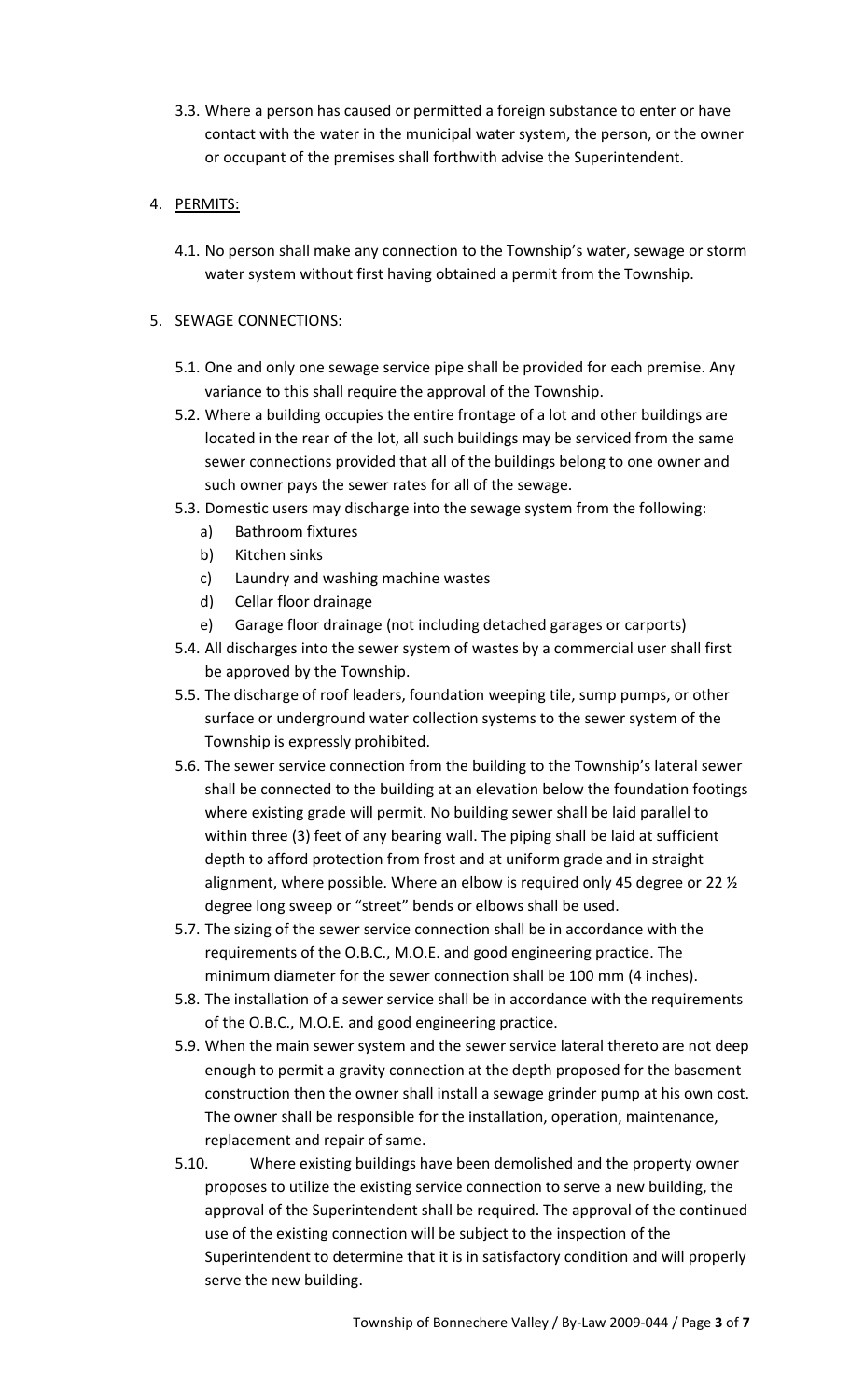- 5.11. For gravity sewer service connections, a clean-out shall be installed in accordance with the O.B.C.
- 5.12. An inspection clean-out shall be installed in the sewer service line at or near the property line in a location approved by the Superintendent. The inspection clean-out shall be fitted with a riser pipe of the same diameter and material as the sewer service line and shall rise within 75mm (3") of the ground surface and be fitted with a water-tight removable cap.
- 5.13. The property owner shall, within 10 days of a sewer connection being made to the premises, disconnect any septic tank, cesspool or similar private sewage disposal facilities, and where the private sewage disposal facilities no longer service any other premises, the same shall be cleaned, filled or removed or destroyed within 10 days of the said connection.
- 5.14. Every building drain branch serving fixtures below street level that may be subject to back flow and constructed after the date of this by-law shall have installed a backwater valve or other approved device to prevent the flow of sewage from the Township sewage system into the premises in accordance with the O.B.C.
- 5.15. Every backwater valve shall be installed at the property owner's expense and be maintained in good working order.

### 6. WATER CONNECTIONS:

- 6.1. One and only one water service pipe shall be provided for each premise. Any variance to this shall require the approval of the Township.
- 6.2. Where a building occupies the entire frontage of a lot and other buildings are located in the rear of the lot, all such buildings may be supplied from one water service provided that all said buildings belong to one owner and such owner pays the water rates for all water supplied to such buildings.
- 6.3. The sizing of the water service connection shall be in accordance with the requirements of the O.B.C., M.O.E. and good engineering practice. In no instance shall the water service pipe be less than 18 mm (3/4 inch) in diameter.
- 6.4. The installation of a water service shall be in accordance with the requirements of the O.B.C., M.O.E. and good engineering practice.
- 6.5. The municipal water system shall not be cross-connected to any other water connection that may allow the backflow of contaminates or any other material which may adversely impact the water quality of the municipal water system.
- 6.6. No person shall turn off or turn on a water service except an authorized employee or agent of the Township.
- 6.7. Water line bleeding shall not be permitted except by written authority by way of a permit, issued by the Superintendent to the consumer.
- 6.8. Where a permit to install a bleeder has been issued under subsection 6.7 above, the water rate shall be prescribed as set out in the Township's current "Sewage and Water Service Rates By-Law".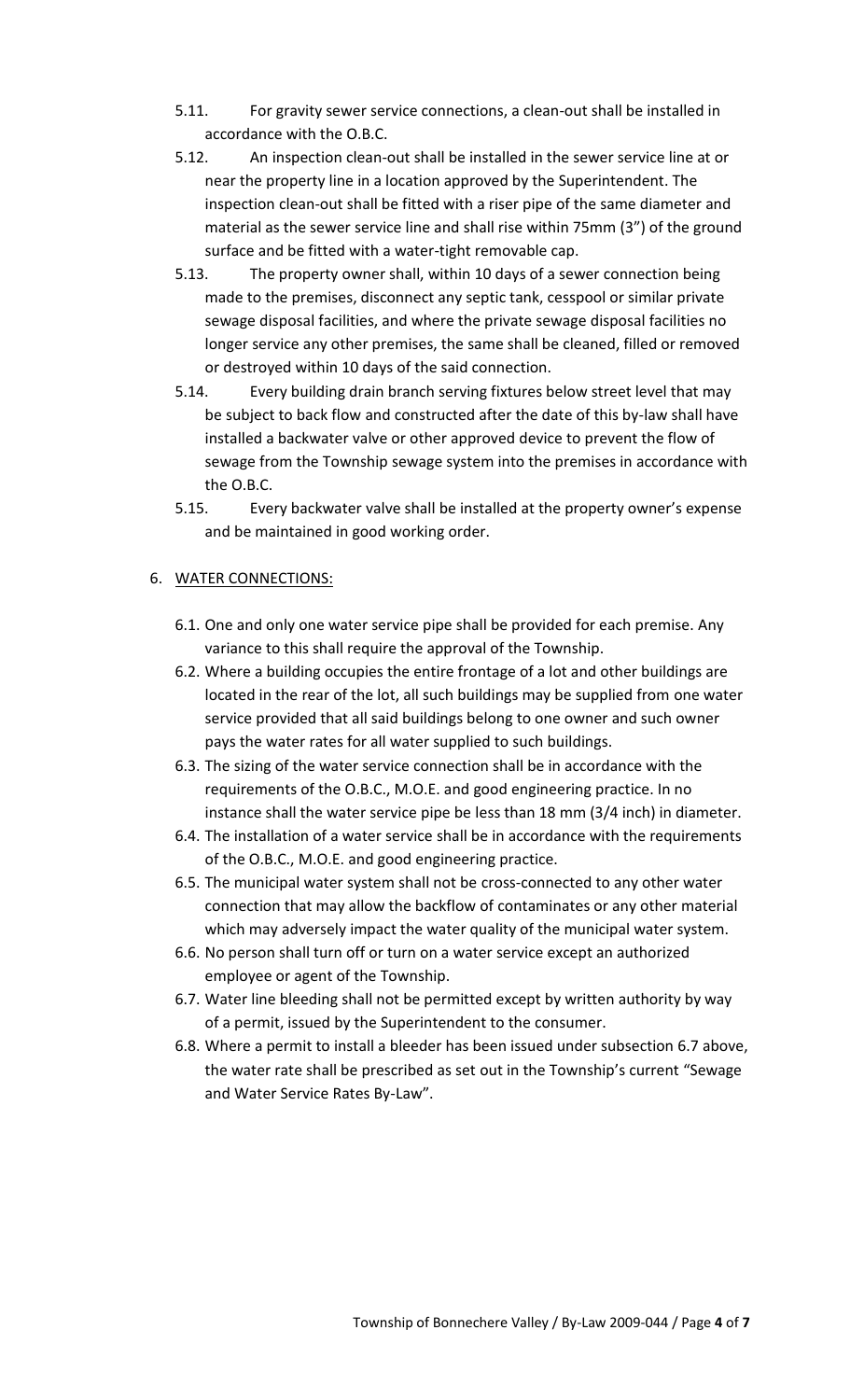### 7. WATER METERS:

- 7.1. All water supplied by the municipal water system through a water service connection shall be metered.
- 7.2.Water meters shall be supplied and installed by the Township and/or authorized agent on all existing water service connections free of charge during the "Eganville Water Meter Installation Project". The project window shall close when 100% of the existing service connections are metered or August 31, 2009, whichever occurs first.
- 7.3. Water meters required for new water service installations after the "Eganville Water Meter Installation Project" completion date noted in subsection 7.2 above, shall be purchased from the Township and installed in accordance with the water service installation permit, the O.B.C. and manufactures specifications.
- 7.4. Every meter shall become the property of the Township once it is installed and operational.
- 7.5. Every meter shall be placed in such location and position as the persons authorized by the Township shall direct. If possible, the water meter shall be installed in the basement of residential buildings, and shall be located immediately after the main shut-off valve on the owner's plumbing system, so as to ensure that all water supplied to the building passes through the meter. In the event that a building has no basement, the water meter shall be installed in another location in the building or in a meter pit as authorized by the Township.
- 7.6. Meter bypasses shall not be permitted unless approved of by the Superintendent and secured in a closed position by a method approved by the Superintendent.
- 7.7.The owner of premises to be supplied with water shall provide a convenient and safe space, free of charge or rent, for the Township's meters, pipes and other appliances on said premises. Only an authorized employee or agent of the Township shall be permitted to replace, repair or remove any of the Township's said equipment.
- 7.8. The owner or occupant of premises shall provide ready and convenient access to the meter and appurtenances in said premises so that the meter may be read or examined by persons authorized by the Township for that purpose.
- 7.9. If the meter becomes mechanically defective, the cost of repairs shall be borne by the Township, however if the meter is damaged by the carelessness or neglect of any person other than an employee or agent of the Township, the owner of the premises shall pay to the Township the cost of making the necessary replacement or repair to such meter.
- 7.10. If a meter fails to register, the consumer shall be charged for the average consumption for the pertinent period as determined by the Township.
- 7.11. Where the meter is equipped with a remote read-out unit of any type and a discrepancy occurs between the reading at the register of the meter itself and the reading on the remote read-out device, the Township will consider the reading at the meter to be correct, and will adjust and correct the consumer's account accordingly.
- 7.12. Any leak that may develop at the meter or its couplings must be reported immediately to the Township. The Township shall not be held responsible for any damages resulting from such leaks.
- 7.13. All water passing through a meter shall be charged for whether used or wasted.
- 7.14. The owner of the premises to be supplied with water agrees to provide adequate heat in the premises to prevent frost damage to the meters. In the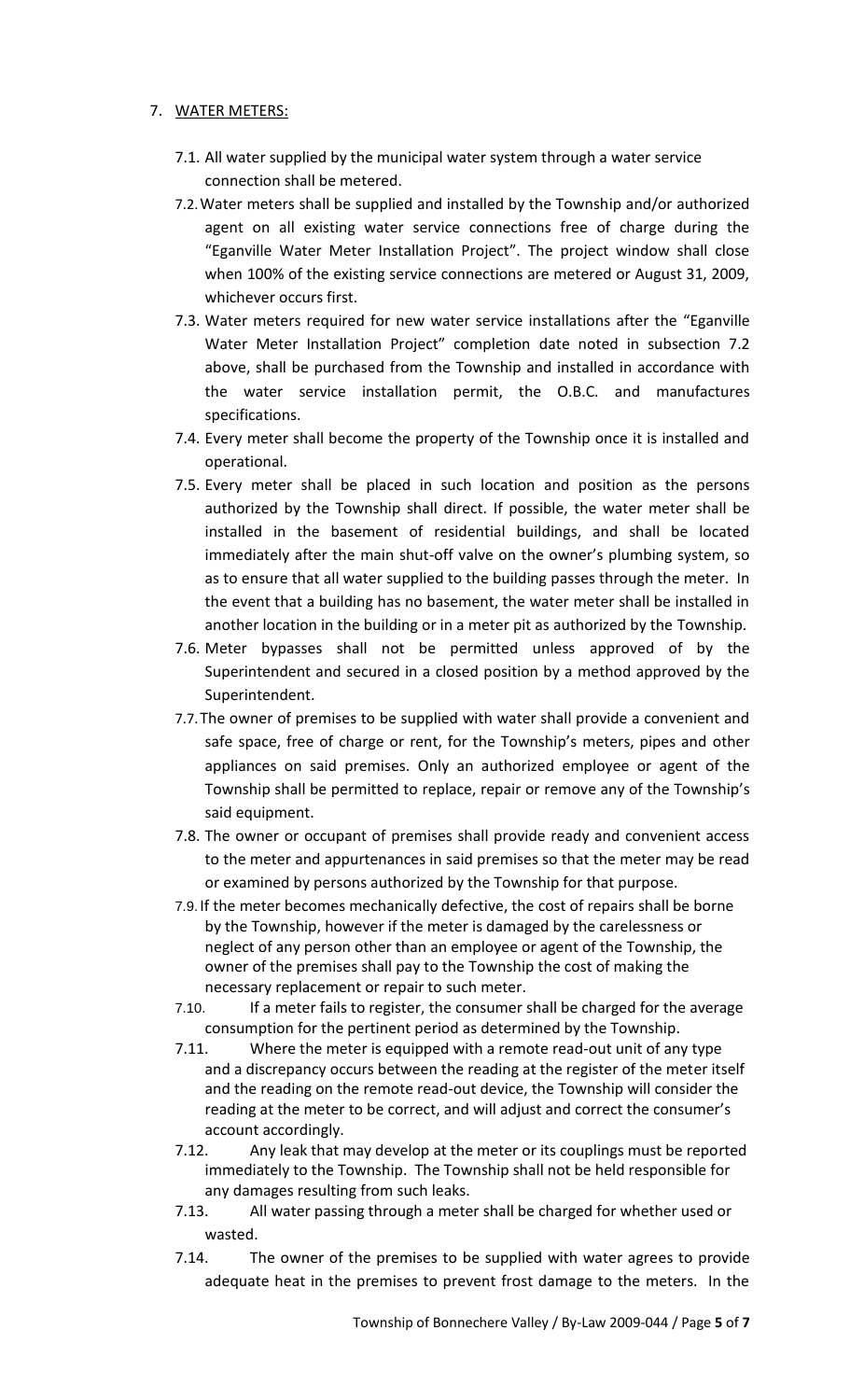event that the owner will be away from the premises for an extended period of time, the owner shall be required to notify the Township at least fourteen (14) days prior to departure so the owner in consultation with the Township can take the proper precautions to prevent frost damage to the meter and water service connection otherwise repairs will be at the expense of the owner.

### 8. WATER RESTRICTIONS:

- 8.1. The Township may, by notice sent by mail to the consumer, or by notice published in a newspaper having circulation in the Township, restrict or prohibit the consumption of water at certain times, on certain dates or for certain purposes as is deemed necessary.
- 8.2. No person shall use water supplied by the Township except is accordance with any such published water restrictions.
- 8.3. Any consumer who, after written warning, fails to comply with water restrictions shall be subject to having the water supply shut off, and such supply shall not be turned back on until arrangements satisfactory to the Township have been made to ensure that the restrictions are complied with.

### 9. BULK WATER TAKING:

- 9.1. All requests for bulk water taking must be approved by the Superintendent who will provide directions as to location and volumes permitted.
- 9.2. No person, other than a person authorized by the Superintendent, shall open or close a valve, including hydrants, in the water system.

#### 10. OFFENCES:

10.1. Every person who contravenes any of the provisions of this by-law is guilty of an offence, and on conviction, is liable to punishment pursuant to the *Provincial Offences Act, R.S.O. 1990, c. P.33*

#### 11. RATES, FEES AND CHARGES

11.1. Each property owner shall pay the rates, fees and charges as set out in the Township's current "Sewage and Water Service Rates By-Law" for applications, permits, consumption of water and/or sewage, and such other services as may be provided for therein.

#### 12. SEVERABILTY

12.1. Should any section, clause, sub-clause, provision or part of this By-Law be declared by a court of competent jurisdiction to be invalid, the same shall not affect the validity of the By-Law as a whole, nor any part thereof, other than the part declared invalid.